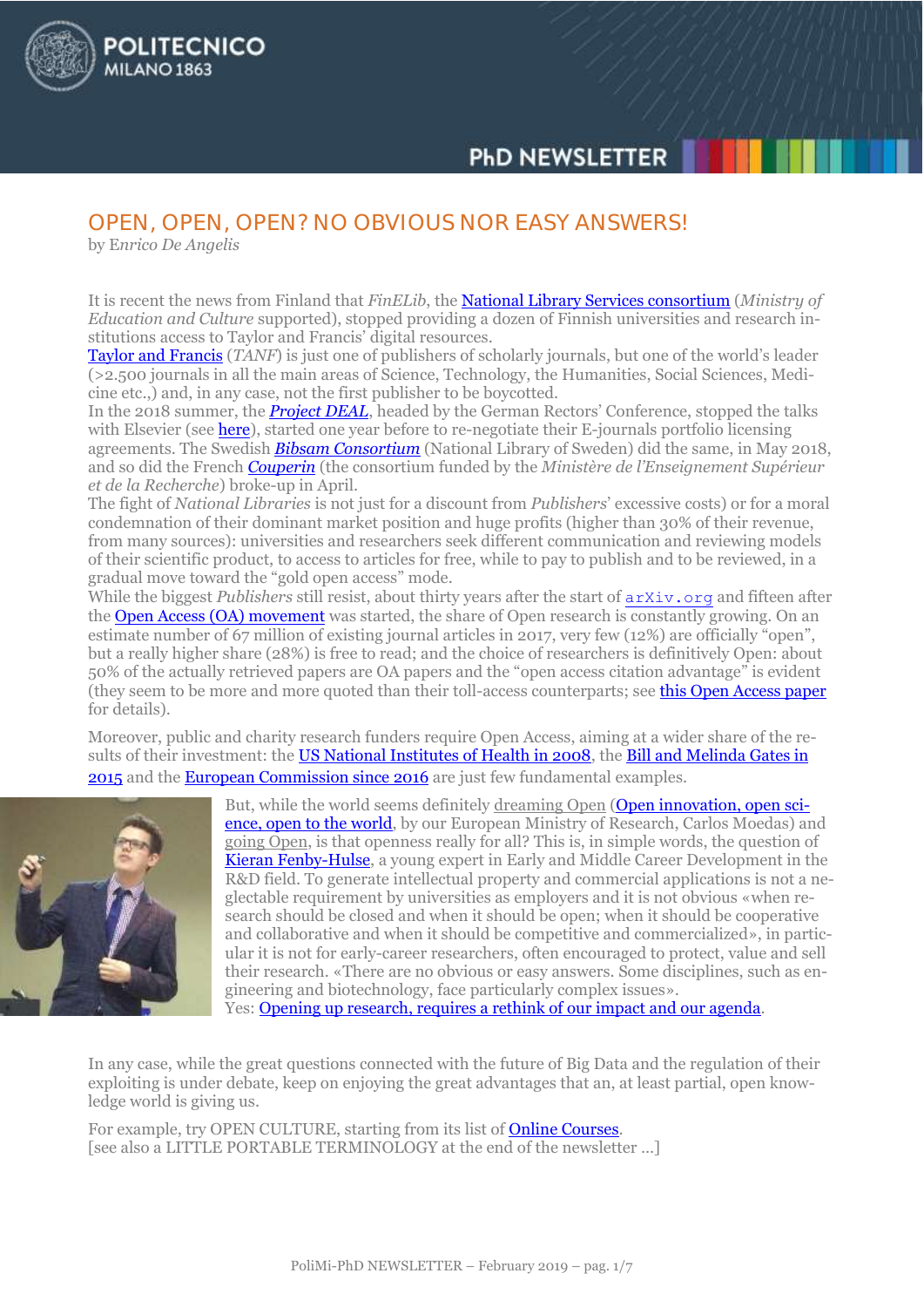# CALLS AND EVENTS



### **INTERDISCIPLINARY PHD GRANTS AT POLIMI**

Starting 2017, Politecnico di Milano has financed 20+ PhD grants every year to support interdisciplinary PhD researches in one of the following five strategic Themes: Smart Cities, Industry 4.0, Cultural Heritage, Health, Natural Hazards. An overview of the first results attained through this initiative will be presented on Friday, February 22nd at the De Donato Conference Room (Campus Leonardo, Building #3).

Further details on the event, including the complete schedule and the registration link, will be soon announced

22 February 2019, De Donato Conference Room (Campus Leonardo, Building #3)

# HEOREM

# **THE BASICS OF INTELLECTUAL PROPERTY FOR YOUNG ENTREPRENEURS**

The THEOREM - youTH intEllectual prOpeRty Education program has implemented an awareness cycle of seminars to promote and spread knowledge of Intellectual Property (IP) and the importance of respecting the IP rights in the context of creative and high-tech startups.

This seminar targets university students and young future entrepreneurs and aims to make them acquainted with the basics of IP rights, to inform on how to manage the IP rights in the context of start-ups and avoid the most recurrent errors. Also, a reference on how to protect computer implemented inventions will be discussed.

7 February 2019, Palazzo Giureconsulti - Piazza dei Mercanti 2, Milano



# **GMA PRIZE FOR THE BEST PHD THESIS IN MECHANICS OF MATERIALS**

AIMETA is the Italian Association for Theoretical and Applied Mechanics. Its *[Gruppo Materiali](http://www.aimeta.it/node/12)* has announced the 4th edition of the "Prize for the best PhD thesis in Mechanics of Materials", to be conferred to a young scholar who obtained his/her PhD in 2018, with a thesis on related topics.

Extended deadline for applications: 17 February 2019



### **MILANO DESIGN PHD FESTIVAL**

Milano Design PhD Festival is a program of meetings with the international protagonists of design culture.

It is an occasion to take part in the final PhD defenses of PhD candidates. All venues are open to the public and are organized in English. The intention is to discuss several issues in design process among Italian and international researchers, PhD candidates and world mentioned professors.

From 20 to 22 February 2019, Campus Bovisa, via Candiani 72



a.

æ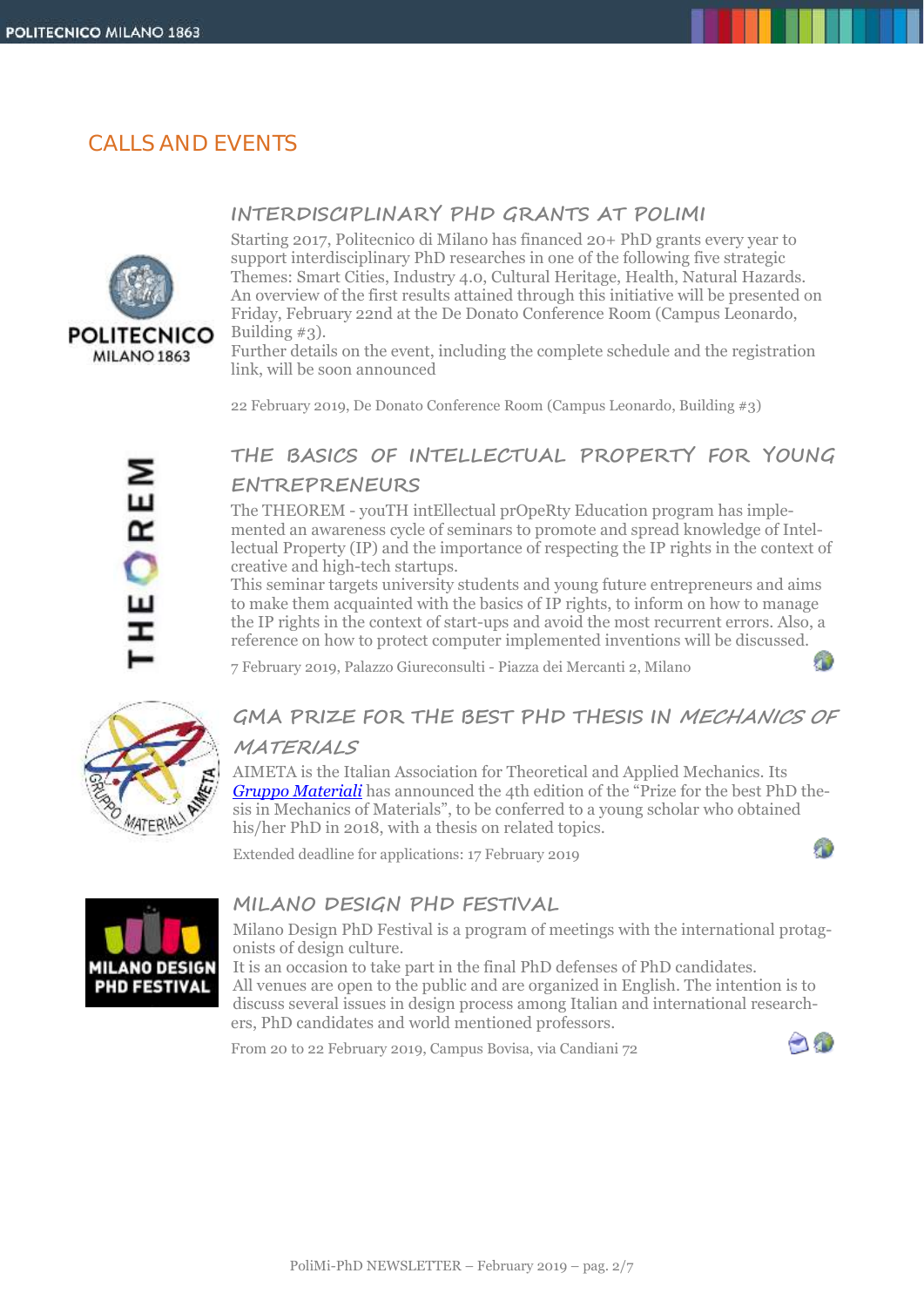### **ASSOCIAZIONE ANGELO MARCELLO ANILE - ANILE**



# **PRIZE 2018**

The prize will be awarded for a PhD thesis (in English) submitted in an Italian university, concerning a topic that bridges the gap between *mathematics* and *its applications*. Work that uses advanced mathematics or proposes new mathematical tools in order to solve applied problems from economics, engineering, science and technology is particularly appropriate. The work will be evaluated on the basis of the quality of the mathematics and of its impact on the application.

Deadline: 31 March 2019



### **FRONTRUNNER GRANTS**

Would you like to join colleagues at other IDEA League universities, to explore an exciting research idea? Consider applying for an IDEA League *Frontrunner Grant*, a funding instrument open to professors, post-docs and PhD candidates that will support you in your first meeting, workshop or visit, to develop a common initiative and to strengthen or create a network. The grant will provide you a budget from 500 to 5,000  $\epsilon$  for venue, catering and additional technical support.

For more information and how to apply visit:



Л

### **IN.TENSION EXHIBITION : CALL FOR PROTOTYPES**

The IN.TENSION exhibition will be held at Politecnico di Milano from the 3rd to the 15th of June 2019, as part of the activities of the 6th TensiNet Symposium, which focuses on tensile architecture. A collection of projects and prototypes will be exhibited in the Guido Nardi space and around Campus Leonardo, highlighting the latest research advances in the field of membrane structures. The prototype exhibition is especially made for students and researchers who want to show their experimental projects by using mock-ups in various scales.

Apply now to the call for prototypes by submitting a poster within the 18th of February. If you wish to simply attend the conference's plenary sessions and keynote lectures, we inform you that the early-bird registration closes on the 28th of February.

For any further information, visit the official website: [www.tensinet2019.polimi.it](http://www.tensinet2019.polimi.it/)

Deadline for applications: 18 February 2019



Я

## **MOBILITY GRANTS BETWEEN ITALY AND FRANCE**

The Vinci programme promotes collaboration between Italian and French Institutions at the Master, PhD and Post-Doc levels. The call issues grants for four chapters: 1. joint or double Master degrees; 2. mobility grants for doctoral theses in cotutelle; 3. full three-year scholarships for joint or double doctoral degrees; 4. postdoc grants.

Deadline: February 8th, 2019

# **VICENZA CITTÀ IMPRESA - ACADEMY PROJECT**

Travel grants to attend the Festival: meetings and visits to companies to explore the key issues of the economy, finance, new technologies and the world of work

Vicenza, 29-31 marzo 2019



icenza cittàimpresa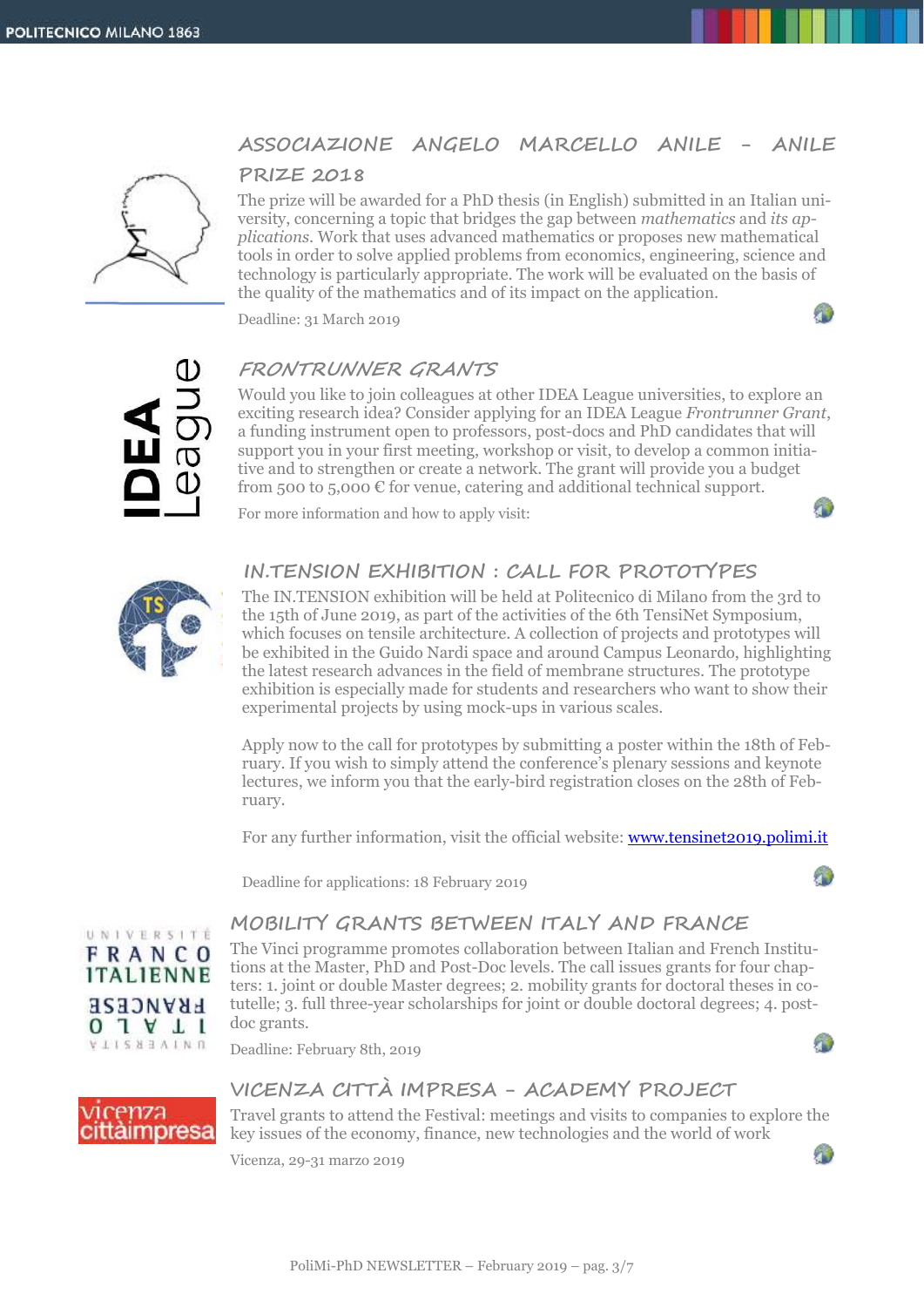# SEMINARS AND WORKSHOPS

### **INTERNATIONAL MULTIBODY SUMMER SCHOOL 2019**

An international summer school on multibody dynamics will be held in Parma, Italy, in May 2019.

May 20-24, 2019 - Parma

# **WORKSHOP ON "ENERGY GEOMECHANICS"**

Geomechanical applications in the field of energy engineering have received increasing attention in recent years, both from the industry and the academia. Energy geomechanics problems are usually rather challenging, as they involve the interaction of soils and rocks with the natural and engineered environment, and are highly interdisciplinary as they require the expertise of specialists both in the fields of engineering and geology. The seminars presented during this workshop will cover a broad range of energy geomechanics applications, spanning from subsidence and hydraulic fracturing in Oil&Gas applications to energy geo-structures and offshore renewable energy installations. Seminars will be in Italian.

12 February, 9:00-16:00, Aula C13, Via Mangiagalli 25, Milano

# **COLD GAS SPRAY TECHNOLOGY, FUNDAMENTS AND MAIN PARAMETERS OF THE PROCESS**

This seminar will present thermal spray technologies and compare conventional techniques to novel cold spray technology (CGS) and its advantages.

February 8th, 2:00 pm – Sala Consiglio, Depart. of Mechanical Engin., La Masa

# **WORK AND WELFARE IN THE DIGITAL ERA - ESPANET SPRING SCHOOL (PISA, 8-11 MAY 2019)**

The Spring school aims at collecting knowledge and expertise on the impact of the so-called 4th Industrial Revolution (4IR) - the integration of cyber-physical systems and the internet of things, big data and cloud computing, robotics, artificialintelligence based systems and additive manufacturing - on both social and labour market policies. The School is targeted to PHD students and post-doc researchers from all over Europe, who will interact and be mentored by leading experts in the field through front lectures, presentations and discussion, as well as plenary roundtables.

Venue: Scuola Superiore Sant'Anna in Pisa, Italy Tuition fee: 300 Euros

Application deadline: 29<sup>th</sup> March 2019







amecc



-18



PoliMi-PhD NEWSLETTER – February 2019 – pag. 4/7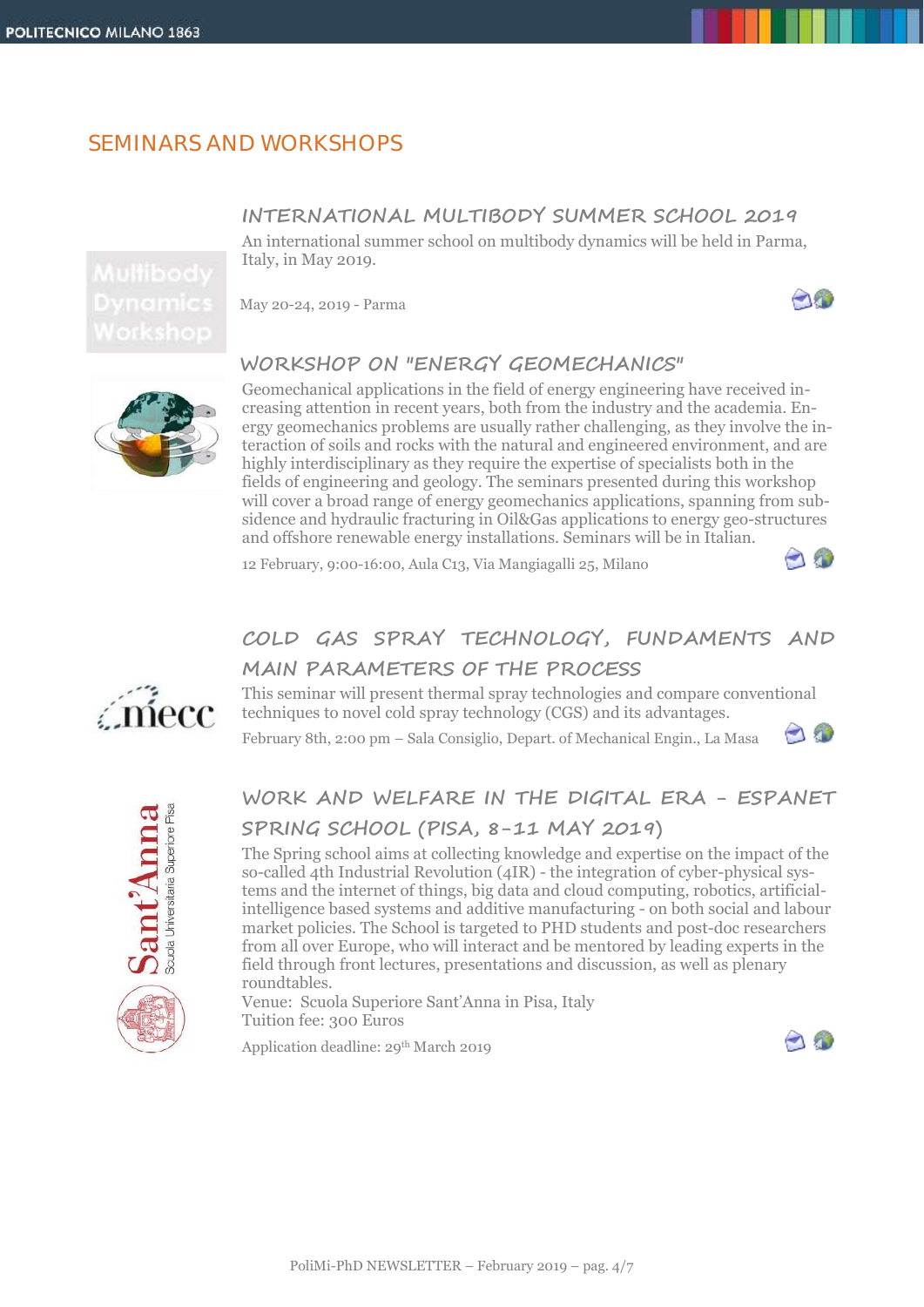# STARTING COURSES - PHD SCHOOL

### **ETHICS IN RESEARCH**

### **Prof. Andrea Aliverti**

The aim of the course is to make participants a) fully aware on how scientific and technological research have ethical implications; b) to identify ethical issues in specific research cases and procedures; c) to understand how the adherence to ethics standards is essential not only for respecting ethical values and fundamental rights, but also increase quality and likely impact of research.

From February 4th to February 8th 2019

## **PROJECT MANAGEMENT (IN ACTION)**

### **Prof. Mauro Mancini**

The course aims at introducing the students in the characteristics of project-based operations and offering them the opportunity to practicing on the tools and techniques for the planning and control of projects. Three sectors will be specifically addressed - Oil and Gas, civil and ICT - in order to share practical techniques to manage small, large and mega projects.

From February 4th to February 8th 2019

### **PROJECT MANAGEMENT BASICS**

### **Prof. Alfonso Fuggetta**

Develop Project Management competencies and provide basic tools and techniques for Project Management activities.

From February 5th to February 19th 2019

# STARTING COURSES - DOCTORAL PROGRAMMES

### PHD IN *INFORMATION TECHNOLOGY*

# **ADVANCES IN DEEP LEARNING WITH APPLICATIONS IN TEXT AND IMAGE PROCESSING**

### **Prof. Matteo Matteucci**

The goal of the course is to provide the students with the skills to understand, become familiar, and use for their research the most successful architectural patterns in deep neural networks. This is intended as an advanced course, thus proficiency in neural networks and basic notions of non linear optimization and image/signal processing are assumed as pre-requirement to the participants.

From January 7<sup>th</sup> to March 28<sup>th</sup> 2019

### **BEYOND CMOS COMPUTING**

### **Prof Daniele Ielmini**

The mission of the course is to give an overview of the most advanced technologies for the scaling of computing circuits beyond CMOS. The goals are (i) understanding of the transport/switching in novel materials and devices, (ii) understanding novel computing approaches beyond conventional von Neumann architecture, and (ii) benchmarking of various approaches in terms of speed, power consumption and area scaling.

From February 1st to February 8<sup>th</sup> 2019





 $\neg$ 







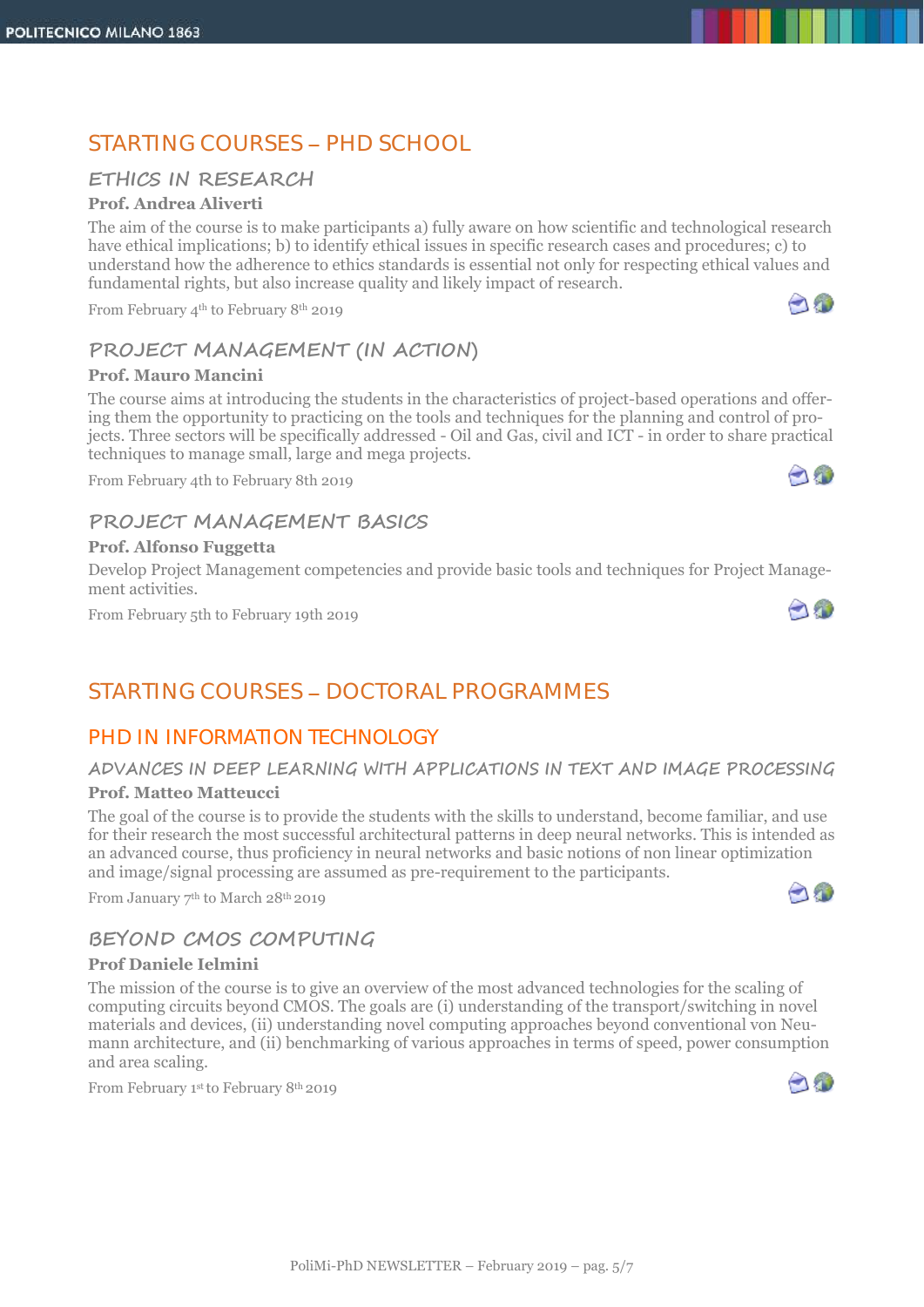# **FORMAL LANGUAGES AND AUTOMATA TO MODEL COMPLEX STRUCTURES: TWO-DIMENSIONAL AND OPERATOR PRECEDENCE LANGUAGES**

### **Prof Matteo Pradella**

The course aims at presenting a number of different recent theoretical models and classes of formal languages, suitable for many different applications, e.g. verification of infinite-state systems, pattern recognition, parallel parsing, bio-inspired computing.

From February 11th to 21st February 2019

# **LEARNING SPARSE REPRESENTATIONS FOR IMAGE AND SIGNAL MODELING**

### **Prof Giacomo Boracchi**

The main goal of this course is to provide the student with an understanding of the most important aspects of the theory underlying sparse representation and, more in general, of sparsity as a form of regularization in learning problems.

From February 5th to March 1st 2019



AO

### **LOCATION, NAVIGATION AND COOPERATIVE SYSTEMS FOR SMART MOBILITY**

### **Prof Monica Nicoli**

Goals of the course are: 1) Cover the fundamentals of wireless positioning and navigation systems for localization/tracking of a single target, 2) Extend the analysis to a collection of entities (e.g., vehicles), illustrating cooperative techniques for multi-target localization/tracking and statistical methods for traffic flow estimation/prediction; 3) Discuss applications to intelligent transportation systems (ITS), with emphasis on new cooperative systems (C-ITS) with interconnected users/vehicles.

From February 7th to February 27th 2019



O

# OTHER NEWS

### **QUESTIONNARIE ON DOCTORAL TRAINING**

Do you want to provide your opinion to help building a proposal for a doctoral training curriculum on soft and transferable skills?

Please fill in and submit the [questionnaire](https://befragung.tu-berlin.de/evasys/online.php?p=KDGF8&t=41) prepared by POLIMI, TU Berlin, NTNU and Warsaw UoT within the dedicated Erasmus+ project "Training the MindSET".

Deadline: 10 February 2019

### **MECCPHD COLLOQUIA DOCTORALIA 2019**

Finale Defences of the XXX and XXXI Cycles PhD Candidates – Department of Mechanical Engineering  $\overline{A}$ February 18th, 21st, 22nd 2019